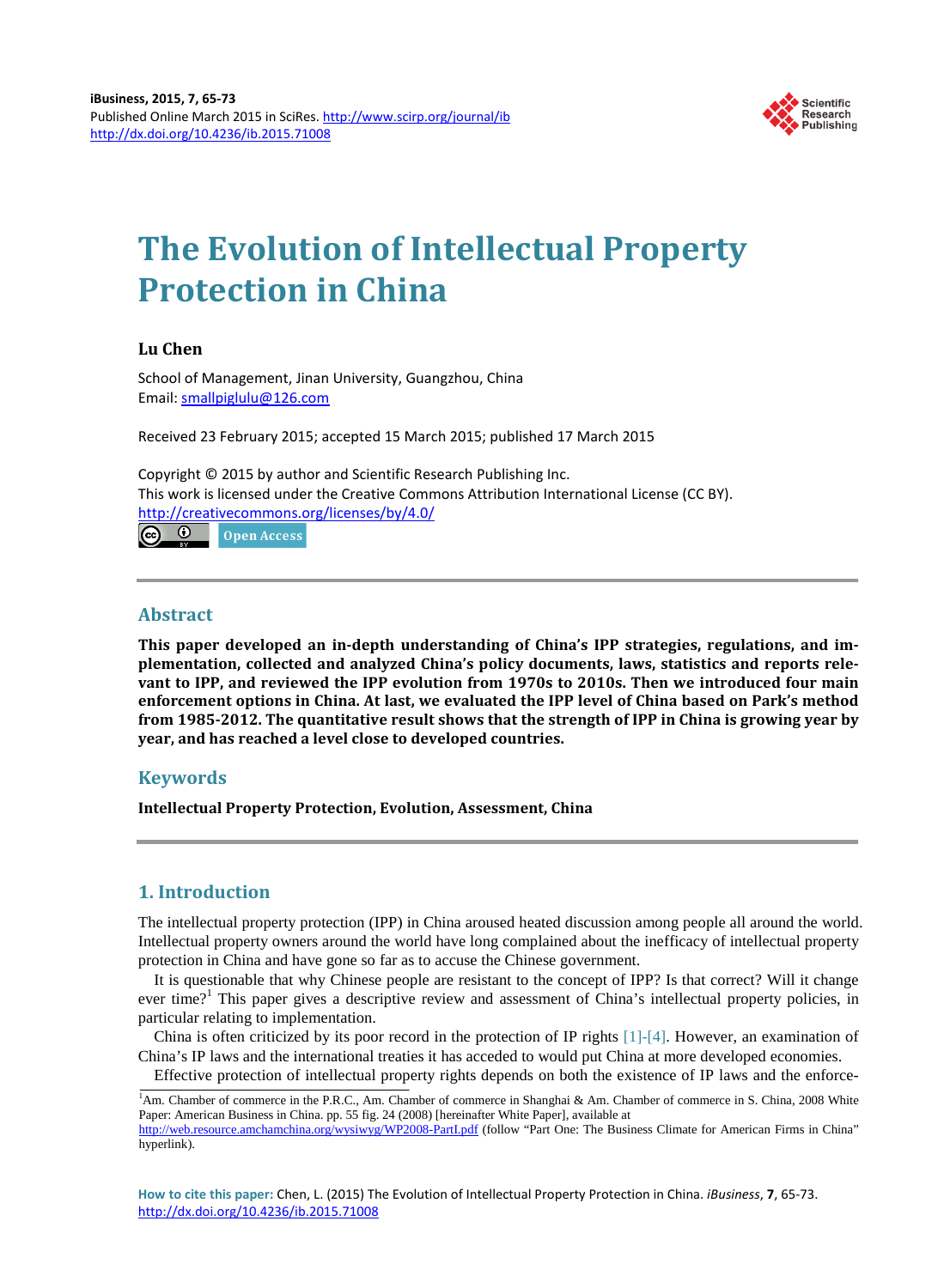ment of the laws. Although much has been written about the IP rules and laws [\[5\]](#page-7-2) [\[6\],](#page-7-3) there is little empirical evidence of the importance of the enforcement. One reason is that studies of IP protection are generally performed at country level.

Country level analysis does not allow researchers to separate the confounding effect of the existence of IP laws and the effectiveness of enforcement. Unlike dealing with cross country variations in IP laws, Ang, Cheng and Wu analyzed the impact of the local enforcement of IP laws on financing of and investing in R & D by firms in provinces throughout China [\[7\].](#page-7-4) They found that enforcement in the protection of intellectual properties did matter in China. High tech firms in provinces with better IP rights enforcement have greater access to external debt (formal and informal).

The rest of this paper proceeds as follows: Section 2 traces the development of IPP in China from 1970s to 2010s; Section 3 represents four main enforcement options in China; Section 4 measures the IPP of China from 1985-2010 based on the method of Park (2008); Section 5 makes a short conclusion.

# **2. The Four Periods of IP "Hot Waves" in China**

The rush establishment and rapid development of the Chinese IP system is strongly related to the four periods of IP "hot waves" in China [\[8\]](#page-8-0) [\[9\].](#page-8-1) Initially, during the negotiations of the Sino-US Trade Agreement and the Sino-US High Energy Physics Agreement, IP became an objectionable issue and negotiations reached an impasse. The US negotiators believed that IPP should be an integral part of bilateral agreements in science, technology and trade, as negotiators would be only allowed to sign an agreement on the condition of adequate IPP required by the US president.

The process of development of IPP in China is quite tortuous. What follow in this part are the four period of IP wave and the revolution of the IPP in China from 1973-2014.

## **2.1. The First "IP Fever" (1979)**

The Chinese government had little knowledge and experience about the IP clauses in the early days; therefore, they were very laith to sign the agreements with US. This period has been described as the first "IP fever" because it was the start point of China to conduct very intensive research in this special area [\[9\].](#page-8-1) The current authors name this as the first "hot wave" on IP in China—the formation wave.

## **1973, Premier Minister Zhou's visit to WIPO**

In 1973, the approval of Premier Zhou Enlai and the China Council For The Promotion Of International Trade (CCPIT)'s Director of Legal Affairs visited WIPO. It was the first time that the Chinese government allowed an officer to visit an international intellectual property institution since the foundation of the state.

## **1974, the first formal activity of IPR**

The first formal activity of international intellectual property of China occurred in 1974 when the governments of China and Australia signed an exchange of notes regard the registration of trademark between both nations.

#### **1979 Agreement**

Intellectual property rights (IPRs) have been acknowledged and protected in the People's Republic of China since 1979. The Agreement on Trade Relations Between the United States of America and the People's Republic of China of 1979 ("1979 Agreement") was the starts of intellectual property protection by Western.

#### 1980, access of WIPO

China joined WIPO as its 90rd member in 1980. Only one year after the acceding to WIPO, in 1981, the Director of WIPO Dr. Arpad Bogsch visited China, convened the first patent agents course personally at the CCPIT Headquarters in Beijing.

#### **1984, the first patent law**

In March 1984, China's National People's Congress promulgated the first Chinese patent law, which is an epoch-making event which opened a new chapter of the protection of intellectual property rights.

## 1985, SIPO's foundation

The State Intellectual Property Office of the People's Republic of China (SIPO), also known as the Chinese Patent Office, is the patent office of the People's Republic of China (PRC). It was founded on 1980, as the Patent Office of the People's Republic of China, the predecessor of  $SIDO^2$ . It is responsible "for patent work and

<sup>&</sup>lt;sup>2</sup>[http://www.sipo.gov.cn,](http://www.sipo.gov.cn/) History, 2002-03-05. Consulted on April 26, 2007.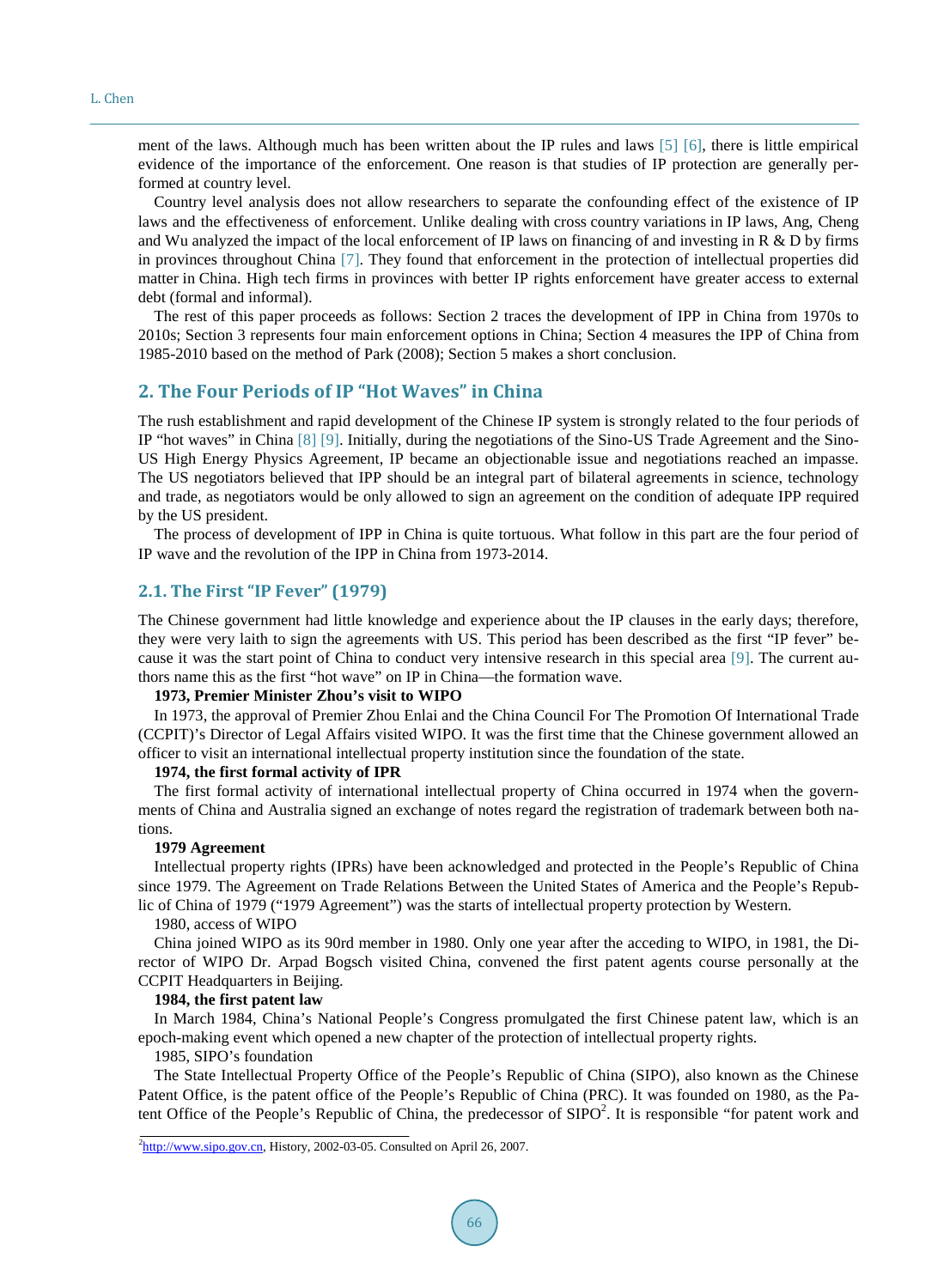comprehensively coordination of the foreign related affairs in the field of intellectual property"<sup>3</sup>.

## **1989, joined the Madrid Agreement Concerning the International Registration of Marks**

China joined the Madrid Agreement Concerning the International Registration of Marks in 1989<sup>4</sup> the Madrid Agreement Concerning the International Registration of Marks, which dates from 1891, and the Protocol Relating to the Madrid Agreement, which was adopted in 1989, entered into force on December 1, 1995, and came into operation on April 1, 1996. Common Regulations under the Agreement and Protocol also came into force on that date.

## **2.2. The Second Hot Wave (1991-1994)**

## **1992, Signed MOU with US**

Urged by American business executives, the USTR placed China on the "Priority Watch List" in 1989. By doing so, the United States gained leverage in negotiations with China while it did not need to initiate a Section 301 investigation.

In response to the Priority Watch List designation, China passed a new copyright law<sup>5</sup> and issued new implementing regulations in 1990. A separate set of computer software regulations<sup>6</sup> followed in 1991.

Hours before the deadline for imposing sanctions, both countries averted a potential trade war by signing the Memorandum of Understanding Between China and the United States on the Protection of Intellectual Property ("1992 MOU").

#### **2.3. The Third Hot Wave—The Improvement Wave**

The third hot wave of IP occurred in 1995 when China became the signatory countries to the TRIPS agreement—"**the improvement wave**". The third wave reflected a very different picture of IP in China. In the first two waves, China was mainly influenced by the US under its one-sided threats and the treaties and conventions of WIPO. Nevertheless, in the third wave, one-sided threats have been confined under the WTO agreement. TRIPS became the most important measurement on international trade and IP.

1995, agreement between China and United States

The 1995 National Trade Estimate Report estimated that U.S. industries suffered almost \$850 million in losses due to copyright theft alone. On June 30 1994, the USTR again designated China a Priority Foreign Country and immediately initiated a Special 301 investigation. According to the Xinhua News Agency, China's international news service, China needed to take such retaliatory measures "to protect its sovereignty and national dignity."<sup>7</sup> Ending up with the signing of "1995 Agreement".

## **2.4. The Forth Hot Wave—The Enforcement Wave**

The fourth wave—**the enforcement wave,** appeared in 2001 when China access into the WTO after 15 years of consultations. The principal character of this period has been the enhancement of legal enforcement.

#### **2001, access of WTO, TRIPs**

In order to gain the access to WTO, China enhanced the protection of IPRs by designing a number of strategies in 1996 APEC Individual Action Plan, including improve the enforcement of administration, enhance the public awareness of IPRs protection and strengthen judicial tools [\[2\].](#page-7-5)

Finally, China has gained the entry into the WTO in 2001, complying with the minimum standards of the Agreement on Trade-Related Aspects of Intellectual Property Rights (TRIPs). The TRIPs requires a number of countries to strengthen their patent and other intellectual property rights (IPR) systems. Even though policy makers have committed to significant reforms, the implementation of this agreement remains contentious.

#### **2004, SIPO's progress**

In 2004, China has become the fourth largest patent office in number of patent filings in the world, the top

<sup>&</sup>lt;sup>3</sup>[http://www.sipo.gov.cn,](http://www.sipo.gov.cn/) Responsibilities of the State Intellectual Property Office of the People's Republic of China (SIPO), 2002-04-27. Consulted on April 26, 2007.

<sup>4</sup> See, e.g., WIPO, Status of Madrid Agreement Concerning the International Registration of Marks (July. 15, 2009).

<sup>5</sup> Copyright Law of the People's Republic of China 1990, translated in2 China L. Foreign Bus. (CCH) ¶11-700 (1993) [hereinafter Copyright Law]

<sup>6</sup> Computer Software Protection Rules 1991, translated in 2 China L. Foreign Bus. (CCH) ¶ 11-704 (1993).

<sup>&</sup>lt;sup>7</sup>Hamilton, U.S. to Hit China with Stiff Tariffs, supranote 77, at A1.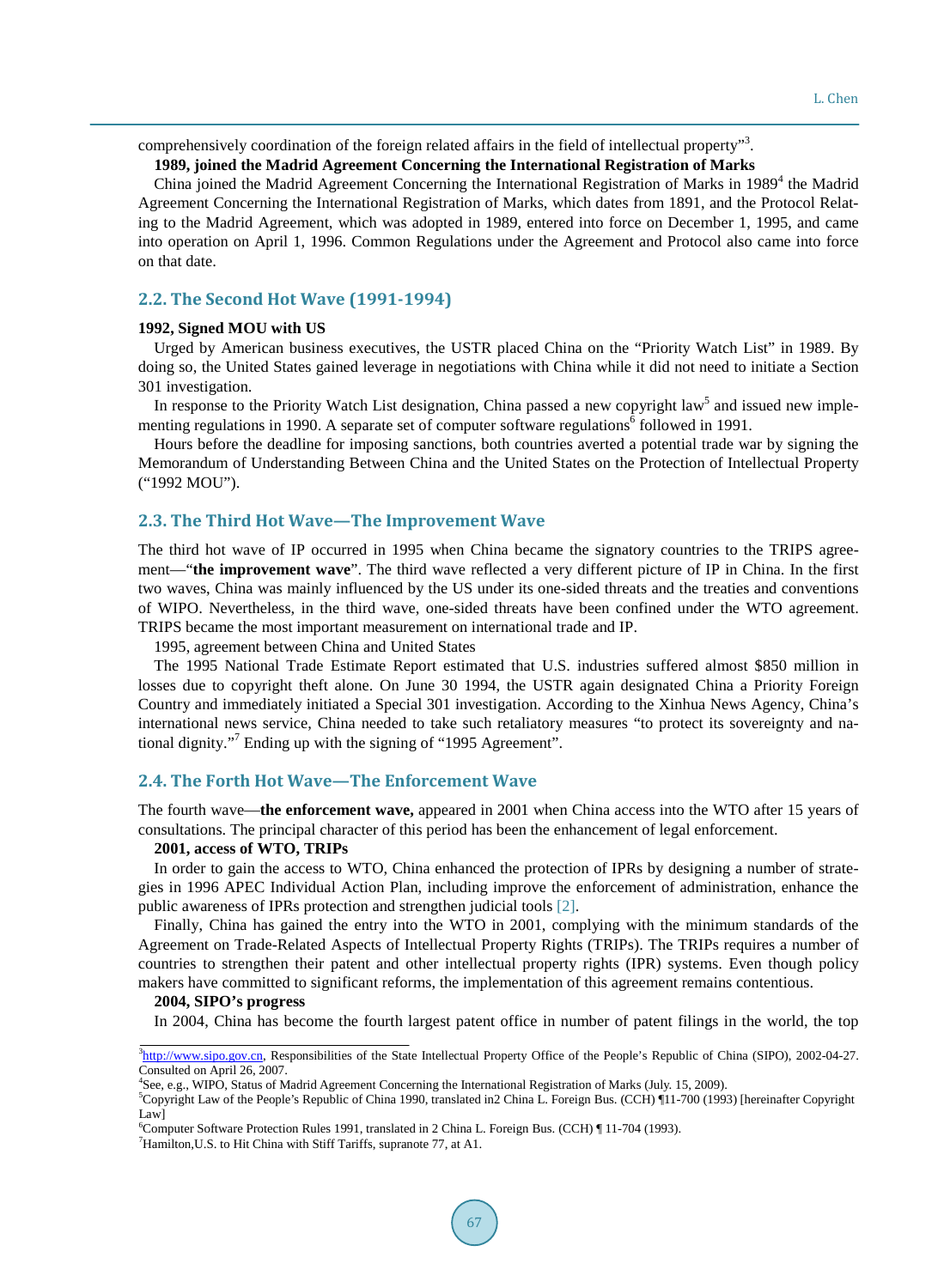three countries are, by rank, Japan, the United States, and South Korea<sup>2</sup>.

## **2014, the Beijing WIPO office**

To improve cooperation on protection of intellectual property rights (IPR), the WIPO Director-General Francis Gurry came to Beijing in July for opening a WIPO office<sup>8</sup>, one of only four globally. Gurry spoke highly of China's support for WIPO, the high importance China attached to innovation and IPR protection and the remarkable achievements it made.

## **2014, the new strategy**

The Promotion Plan for the Implementation of the National Intellectual Property Strategy in 2014 was published on May  $5<sup>th</sup>$ . This plan is promulgated to implement the requirements of the 18th National Congress of the Communist Party of China (CPC) and the 3rd Plenary Session of the 18th CPC Central Committee, carry out the requirements of the national television and telephone conference on implementing intellectual property strategy, promote the deep and efficient implementation of the national intellectual property strategy, identify the primary goals and measures for the implementation of the strategy in  $2014^9$ .

# **3. The Enforcement of IPP in China**

The registered intellectual property rights available are invention patents, utility patents, design patents and trade-marks. Copyright can also be recorded<sup>10</sup>. There are four main enforcement options in China [\[8\]:](#page-8-0)

## **3.1. Administrative Actions**

The key Chinese administrative bodies are the Intellectual Property Offices (IPOs), the Administrations for Industry and Commerce (AICs), the Copyright Office, and the Quality and Technical Supervision Bureaus (QTSBs) (local divisions of the Administration for Quality Supervision Inspection and Quarantine). These are empowered to take certain actions against companies infringing intellectual property rights. These bodies between them have the power to:

- Raid defendants' premises and to seize and destroy infringing items;
- Impose injunctions to force the infringing party to desist;
- Levy fines on the infringing party for TM infringement, copyright infringement and counterfeiting patent certificates.

# **3.2. Civil Litigation**

Civil litigation is equivalent to a court case. The usual remedies sought are injunctions, damages, delivery up and destruction (of tools/products). A civil action will generally take six to 12 months from the issuance of proceedings until handing down of the judgment. Infringing acts under Chinese Patent law include sale, offer for sale, use, manufacture and export. It is usually easiest to obtain evidence of sale or offer for sale, but even this is not entirely straightforward because Chinese courts require this type of evidence of infringement to be given by a notary public.

# **3.3. Criminal Sanctions**

Criminal sanctions are only used in relation to patents where the counterfeiting of the patent certificates themselves has taken place. Such actions are rare; criminal proceedings are more common in relation to trade mark and copyright infringements. There are three methods of bringing criminal sanctions:

- IP owner reports to the Public Security Bureau (PSB);
- An administrative agency transfers its case to a criminal agency when it comes to suspect the damage inflicted by the defendant exceeds certain thresholds;
- A trade mark owner can choose to file a criminal lawsuit with the court known as a private prosecution.

The first two approaches are common whilst the final approach is less so because claimants have no compulsory powers to obtain evidence, unlike the authorities.

[http://www.wipo.int/sme/en/best\\_practices/china\\_sme\\_helpdesk.html](http://www.wipo.int/sme/en/best_practices/china_sme_helpdesk.html)

<sup>8</sup> [http://news.xinhuanet.com/english/china/2014-07/11/c\\_133477844.htm](http://news.xinhuanet.com/english/china/2014-07/11/c_133477844.htm)

<sup>&</sup>lt;sup>9</sup>[http://english.sipo.gov.cn/laws/developing/201405/t20140505\\_944778.html](http://english.sipo.gov.cn/laws/developing/201405/t20140505_944778.html)

<sup>&</sup>lt;sup>10</sup>China IPR SME Helpdesk. (2013) Enforcement of Intellectual Property Rights in China: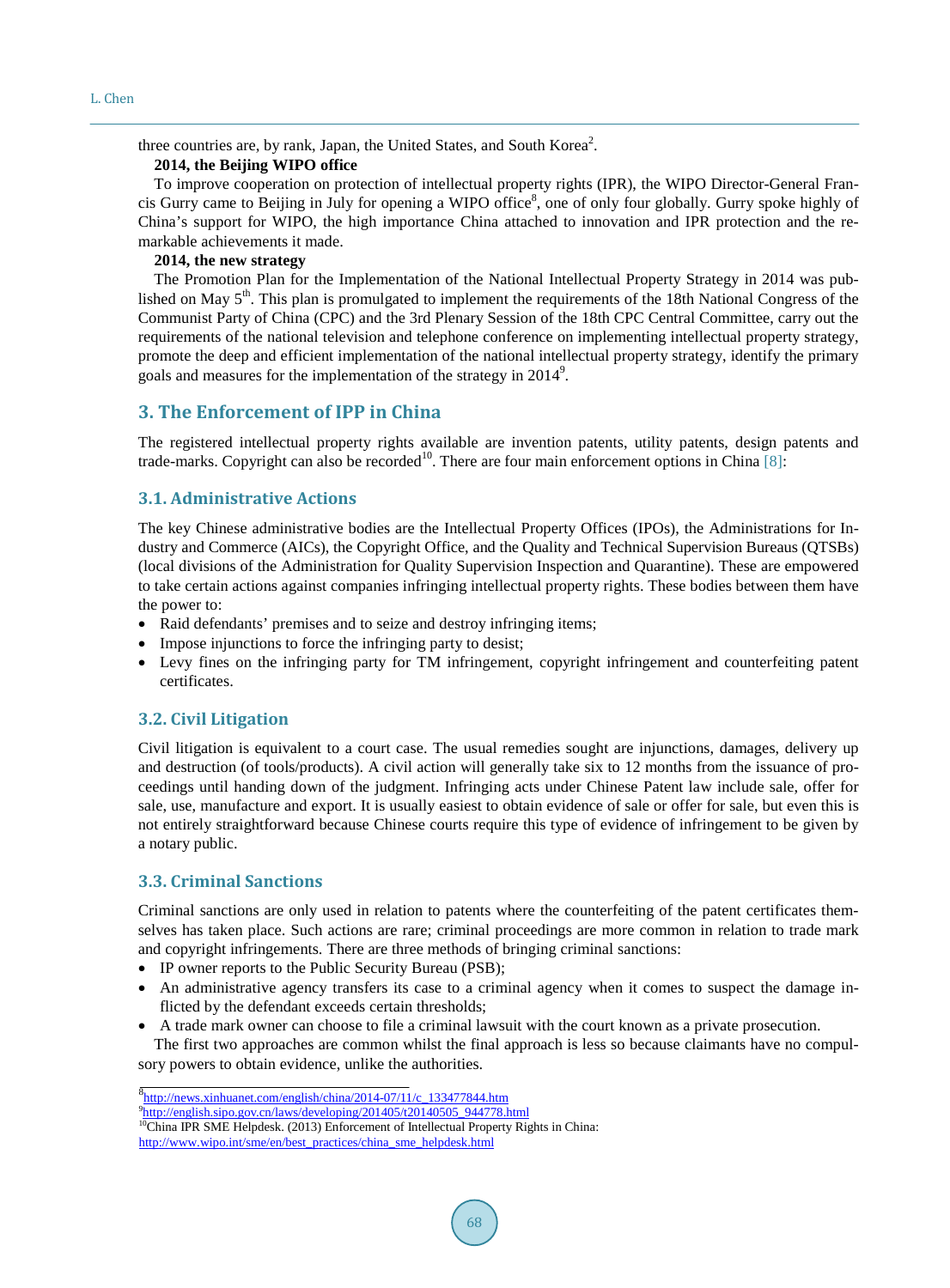## **3.4. Using Customs to Halt Exports and Gather Evidence**

While practice varies across China, many Chinese customs authorities will proactively enforce trademarks registered with them. However, generally they will not do the same for patents nor copyright and therefore patent/ copyright owners wishing to have infringing goods seized by customs must inform the customs officers of the precise details of each shipment to be seized (including the container number). In practice, obtaining this information entails extensive use of private investigators.

# **4. The Measurement of IPP of China Based on the Method of G. Park**

There are a lot of studies on patent systems, but only few of them have measured the overall strength of the system in each country [\[10\]-](#page-8-2)[\[12\].](#page-8-3) The few available studies are based either on a "dummy variables" approach or on surveys of firms. Examples of the 'dummy variables' approach are Bosworth [\[13\]](#page-8-4) and Ferrantino [\[14\].](#page-8-5) Their approach is to develop various indicators of whether certain features of patent laws exist.

They do not provide an integrated index of those indicators. Rapp and Rozek [\[15\]](#page-8-6) aggregate their indicators (which too are dummy variables: 1 if a feature exists, 0 otherwise). The survey of Mansfield [\[16\]](#page-8-7) is a typical example by using Rapp's approach, which samples the views of 94 U.S. multinationals of patent rights in 16 countries during 1991.

Ginarte and Park [\[17\]](#page-8-8) present an index of patent rights for 110 countries for the period 1960-1990. The index differs greatly from previous measures in a number of ways for three reasons. First, it provides information about national patent rights for more countries and periods than do the surveys, which otherwise offer many insights. Secondly, broader categories of the patent system are considered, particularly the treatment of foreigners. Thirdly, the measures obtained in the dummy variable approaches exhibit little variability across countries. Park [\[18\]](#page-8-9) has updated the index of patent rights to the year 2005 and included more countries (such as China and the East European countries, which were originally excluded because laws protecting industrial property were either non-existent or based on a different system, such as inventor certificates).

Five categories of the patent laws were examined: 1) extent of coverage; 2) membership in international patent agreements; 3) provisions for loss of protection; 4) enforcement mechanisms; and 5) duration of protection. [\[5\]](#page-7-2) Each of these categories (per country, per time period) was scored a value ranging from 0 to 1, as discussed below. The unweighted sum of these five values constitutes the overall value of the patent rights index.

What follows in this part are the measurement of IPP in China from **1985 to 2010** for easy comparison with Park's result<sup>11</sup>.

## **4.1. Coverage**

The value of this category indicates the fraction of 8 elements (pharmaceuticals; chemicals; food; surgical products; microorganisms; utility models; software; plant and animal) that were specified as being patentable in the law or not.

As the government revised the patent law in 1992, plants and animals are excluded from the scope of patentable subject matters under the patent law of China since Jan.  $1^{st}$ , 1993 (Article 25)<sup>12</sup>.

So the value of "Coverage" is 1 from 1985 to 1992, and it is 0.875 since 1993.

#### **4.2. Membership in International Treaties**

Countries which are signatories to all 5 international agreements receive a value of 1 in this category, those which are signatories to just one receive a value of 1/5. [Table 1](#page-5-0) shows the join time and the effective time of each treaty of China.

The Paris convention and revisions is one of the most early comprehensive international treaty which have the most extensive memberships, and it's the most basic and significant global multilateral international conventions in today's world as well.

The main objective of the Patent cooperation treaty is to coordinate and simplify the administrative procedures, helps patent Offices with their patent granting decisions, and facilitates public access to a wealth of technical information relating to those inventions.

<sup>&</sup>lt;sup>11</sup>The IP index of China is "0" until 1985 for there exist no laws or regulations concerning about IPR.

<sup>&</sup>lt;sup>12</sup>Patent Law of the People's Republic of China (1985, 1992, 2000, 2008)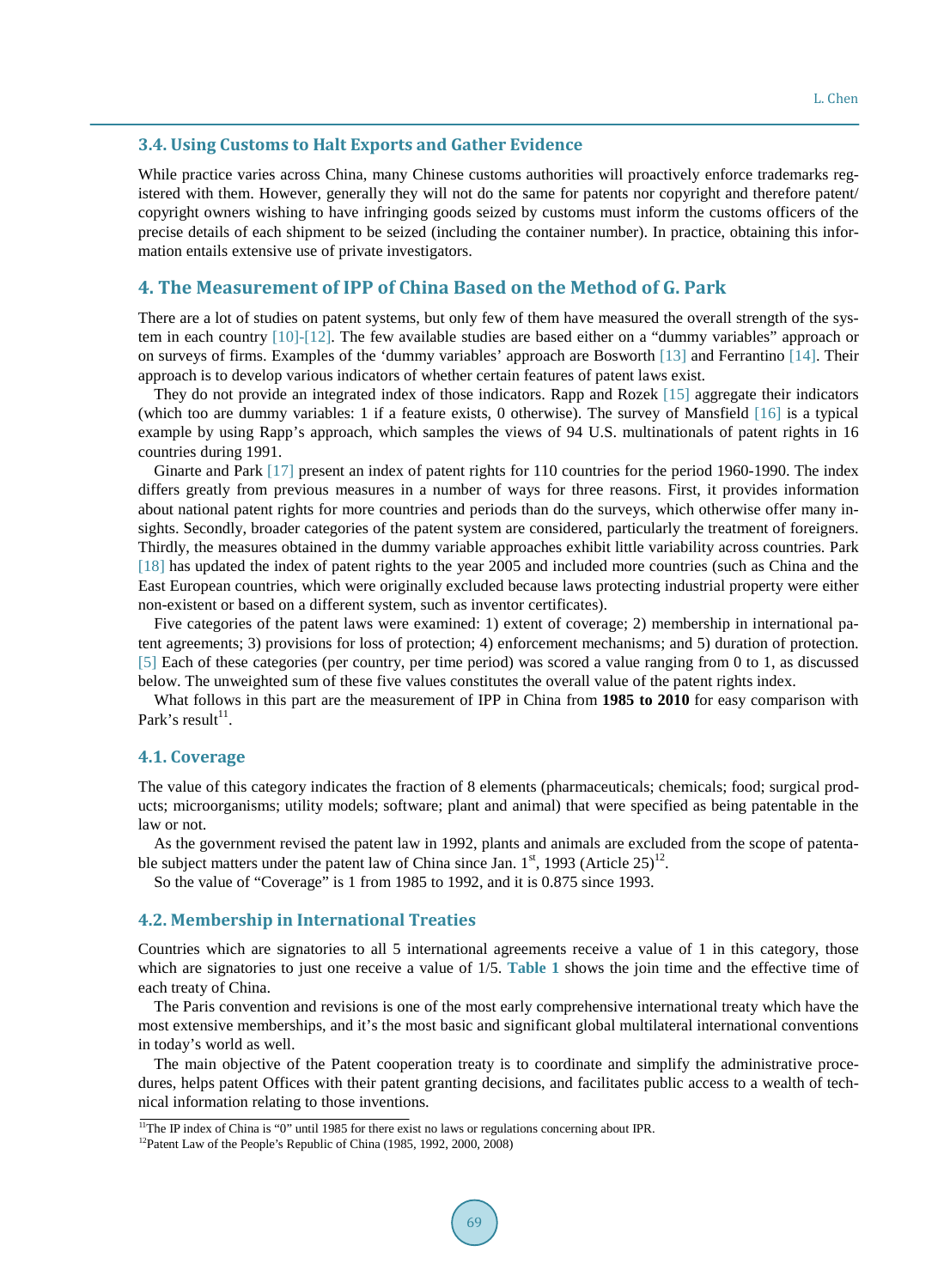<span id="page-5-0"></span>

| Table 1. The effective time of each treaty of China. |            |                |
|------------------------------------------------------|------------|----------------|
| Treaty                                               | Join time  | Effective time |
| Paris convention and revisions                       | 12/19/1984 | 3/19/1985      |
| Patent cooperation treaty                            | 1/1/1994   | 1/1/1994       |
| <b>UPOV</b> Convention                               | 3/23/1999  | 4/23/1999      |
| <b>Budapest Treaty</b>                               | 4/1/1995   | 7/1/1995       |
| <b>TRIPS</b>                                         | 12/11/2001 | 12/11/2001     |

Source: World Intellectual Property Organization (WIPO)<sup>13</sup>.

The International Union for the Protection of New Varieties of Plants (UPOV) is an intergovernmental organization which was established by the International Convention for the Protection of New Varieties of Plants, with the mission of providing and promoting an effective system of plant variety protection.

The Budapest treaty allows "deposits of microorganisms at an international depositary authority to be recognized for the purposes of patent procedure".

The Agreement on Trade-Related Aspects of Intellectual Property Rights (TRIPS) is an international agreement administered by the WTO that sets down minimum standards for many forms of intellectual property regulation as applied to nationals of other WTO Members.

As is shown in **[Table 1](#page-5-0)**, it can be concluded that the value of "**Membership in international treaties**" is "0.2" from 1985 to 1993, "0.4" in 1994, 0.6 from 1995 to 1998, "0.8" in 1999 and 2000, and it has reached the full mark "1" since 2001.

## **4.3. Restrictions on Patent Rights**

Patent holders may also face risks of losing their patent rights. This category measures protection against losses arising from three sources: working requirements; compulsory licensing; and revocation of patents. A country that protects against all three sources receives a value of 1 in this category.

### **4.3.1. Working Requirements**

Working requirements refer to the utilization of inventions, if a country doesn't require working at any point during the patent term, it receives a value of 1/3.

Under Article 22 of the Patents Law 1984, "Inventions and utility models for which patent rights are to be granted shall be ones which are novel, creative and of practical use." this entry get "0" points.

## **4.3.2. Compulsory Licensing**

Compulsory licensing requires patentees share the invention with third parties, if a country does not impose compulsory licensing within 3 or 4 years from the date of patent grant or application, it receives a 1/3 value.

According to Section 6 of the Patents Law 1984, the patent administration department under the State Council may, upon application made by any unit or individual that possesses the conditions for exploitation, grant a compulsory license for exploitation of an invention patent or utility model patent. Thus this entry gets "0" points.

## **4.3.3. Revocation of Patents**

Revocation of patents indicates that if a country does not revoke patents for non-working receives a value of 1/3. This entry can get 1/3 point as there's no relevant provision in the Patent law.

As a result, the value of "**Restrictions**" is "1/3".

## **4.4. Enforcement**

#### **4.4.1. Preliminary Injunctions**

Preliminary injunctions are pre-trial actions that require individuals to set-back an so-called infringement in or-

<sup>13</sup><http://www.wipo.int/treaties/en>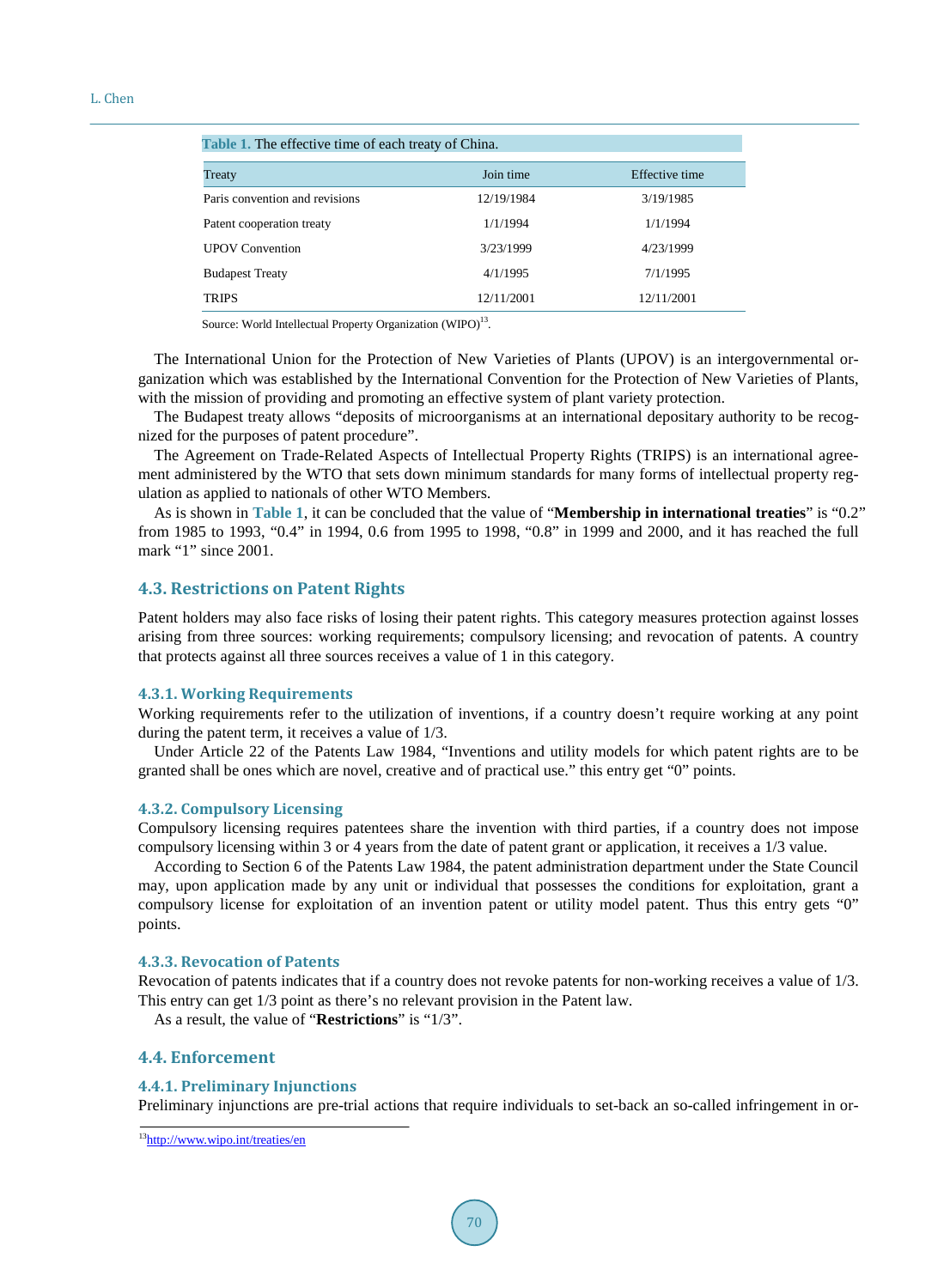der to protect the patentee from infringement until a final decision is made in a trial.

Under Article 61 of the Patents Law 2000 (take effect on July  $1<sup>st</sup>$ , 2001), "If the patentee or interested party has evidence to prove that another person is committing or is about to commit a patent infringement, which, unless being checked in time, may cause irreparable harm to his lawful rights and interests, he may, before taking legal action, file an application to request that the people's court order to have such act ceased." This entry gets 1/3 point since 2001.

## **4.4.2. Contributory Infringement**

Contributory infringement means infringement actions that are not caused by themselves but result in infringement by others.

Under Article 130 of the Civil Law 1986 (take effect on Jan.  $1^{st}$ . 1987)<sup>14</sup>, "If two or more persons jointly infringe upon another person's rights and cause him damage, they shall bear joint liability." This entry gets 1/3 since 1987.

#### **4.4.3. Burden-of-Proof**

Burden-of-proof is the imperative on a party in a trial to produce the evidence that will shift the conclusion away from the patentee to the alleged infringer.

Under Article 60 of the Patents Law 1992 (take effect on Jan.  $1<sup>st</sup>$ . 1993)," If a dispute over patent infringement involves an invention patent for the method of manufacturing a new product, the unit or individual manufacturing the same product shall provide evidence to show that the manufacturing method of their own product is different from the patented method." This entry gets 1/3 since 1993.

Finally, the value of "Enforcement" is "1/3" from 1987 to 1992, "2/3" from 1993 to 2000, gets the full mark "1" since 2001.

## **4.5. Duration of Protection**

According to the Patent Law, the duration of patent right for inventions shall be fifteen years counted from the date of filing since April  $1<sup>st</sup>$ , 1985, and the duration shall be twenty years since Jan.  $1<sup>st</sup>$ , 1993.

#### **4.6. Results and Discussion**

<span id="page-6-0"></span>From the above we can calculate the level of IPP yearly. As shown in **[Figure 1](#page-6-0)**, the result is quite different from Park's. The source of the error may be either case laws which said no (not available) or the fact that the documentation Park got were not accurate<sup>15</sup>.



<sup>&</sup>lt;sup>14</sup>The Civil Law of China (1986).

<sup>&</sup>lt;sup>15</sup>The author sent an email to Park, and his reply was as follow:

<sup>&</sup>quot;I only update the index every five years, but I hope to work on 2015 to make the index more timely. The source of the error may be either case laws which said no (not available) or the fact that our documentation here is not up-to-date and current, since we have to translate Chinese laws into English and there is a lag. You should for now use your own scores to represent China until I figure out the difference."(From Park, March 2014).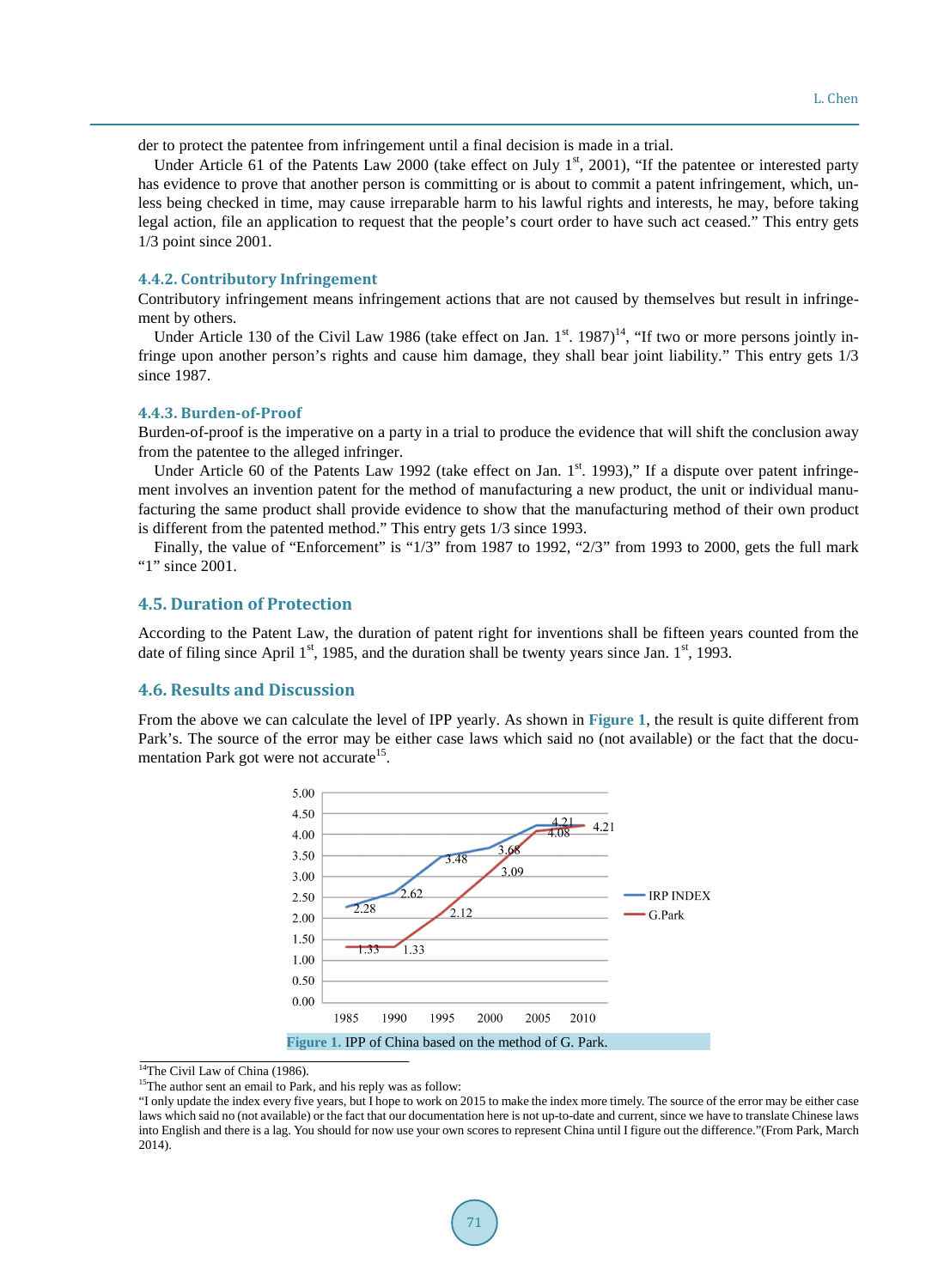#### <span id="page-7-6"></span>L. Chen



**Figure 2.** IPP indexes of China and other developed countries. Source: Park's personal page (2014).

For purposes of comparison we choose some developed countries (top-ten countries ranked by the average in past 25 years). From **[Figure 2](#page-7-6)** we can find that the level of IPP in China are growing year by year, and has reached a level close to some developed country, but it does not mean the higher the better, Chinese policy makers should make clear of the fundamental purpose of strengthening intellectual property protection in China is to promote domestic industrial upgrading, encourage innovation, and promote China's economic development, however, China cannot afford this under the existing economic level.

# **5. Conclusion**

China's drive to modernization through improving intellectual property protection has been pushed forward by constant efforts to improve formal intellectual property laws and institutions for acquiring, maintaining, and enforcing intellectual property rights. Chinese policymakers and government officials have worked diligently for thirty years in a consistent, unwavering drive to create and improve the country's public intellectual property institutions. It's for sure that both the management and enforcement of IPP in China will make a progress over time.

## **References**

- <span id="page-7-0"></span>[1] Beebe, B. (2014) Shanzhai, Sumptuary Law, and Intellectual Property Law in Contemporary China. Vol. 47, New York University, New York, 849-872.
- <span id="page-7-5"></span>[2] Wang, L. (2004) Intellectual Property Protection in China. *International Information & Library Review*, **36**, 253-261. <http://dx.doi.org/10.1016/j.iilr.2003.10.007>
- [3] Godinhoa, M.M. and Ferreirac, V. (2012) Analyzing the Evidence of an IPR Take-Off in China and India. *Research Policy*, **41**, 499-511. <http://dx.doi.org/10.1016/j.respol.2011.09.009>
- <span id="page-7-1"></span>[4] Maskus, K., Dougherty, S. and Mertha, A. (2005) Intellectual Property Rights and Economic Development in China. In: Maskus, K.E. and Fink, C., Eds., *Intellectual Property and Development*: *Lessons from Recent Economic Research*, Oxford University Press, Oxford, 295-331. <http://dx.doi.org/10.1596/0-8213-5772-7>
- <span id="page-7-2"></span>[5] Gould, D. and Gruben, W. (1996) The Role of Intellectual Property Rights in Economic Growth. *Journal of Development Economics*, **48**, 323-350. [http://dx.doi.org/10.1016/0304-3878\(95\)00039-9](http://dx.doi.org/10.1016/0304-3878(95)00039-9)
- <span id="page-7-3"></span>[6] Moser, P. (2005) How Do Patent Laws Influence Innovation? Evidence from Nineteenth-Century World's Fairs. *American Economic Review*, **95**, 1214-1236. <http://dx.doi.org/10.1257/0002828054825501>
- <span id="page-7-4"></span>[7] Ang, J.S., Cheng, Y. and Wu, C. (2014) Does Enforcement of Intellectual Property Rights Matter in China? Evidence from Financing and Investment Choices in the High-Tech Industry. *Review of Economics and Statistics*, **96**, 332-348. [http://dx.doi.org/10.1162/REST\\_a\\_00372](http://dx.doi.org/10.1162/REST_a_00372)